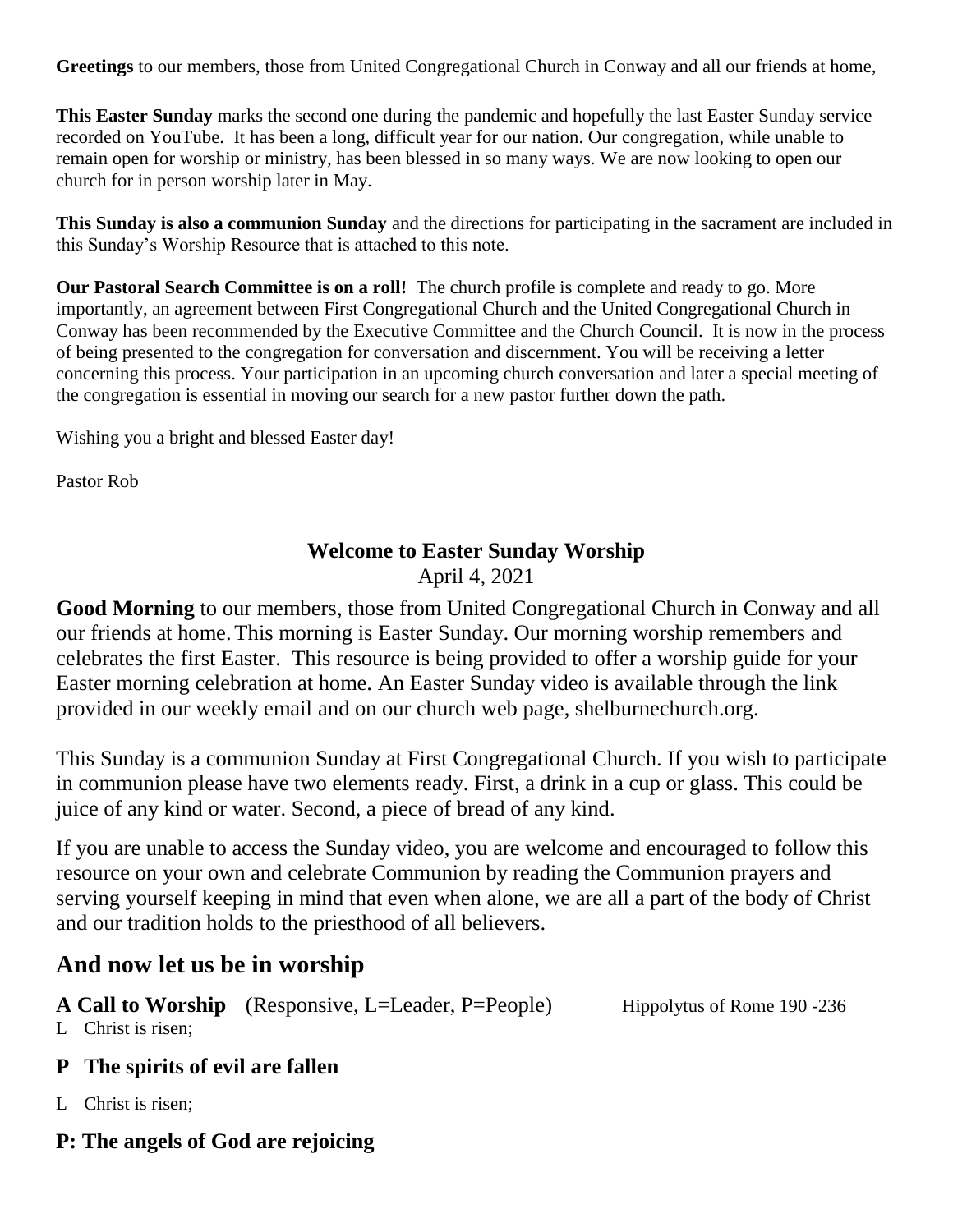# **P Christ is risen indeed!**

# **Unison Morning Prayer & the Lord's Prayer** *Mothers Union*

Loving God, in this moment, in our hearts, may we encounter afresh our risen Lord. Open our eyes. Give us a glimpse of Christ's resurrection glory. Wipe away our tears of mourning; fill us with joy in your presence. Take away our spirit of heaviness; clothe us with a garment of praise. And send us out to spread the news: The Lord is risen. Hope has been renewed; joy has been rekindled. Death has been defeated, eternity beckons. Hear this our prayer as Jesus taught saying, *Our Father, who art in heaven, hallowed be thy name. Thy kingdom come, thy will be done, on earth as it is in heaven. Give us this day our daily bread and forgive us our debts as we forgive our debtors. And lead us not into temptation but deliver us from evil. For thine is the kingdom and the power and the glory forever. Amen.*

# **Prayers of Easter**

Our Easter prayer this morning is based on an Easter prayer written by Ted Loder. It is a first-person prayer that offers up gratitude that from dead ends, comes new life in the light of Easter morning. Let us pray.

Gracious and loving God, creator of astonishing surprises as put a catch in my breath and add wings to my heart, on this Easter Sunday I praise you for this joy. This joy that is too great for words, though I try, but never too great for tears, and songs, for laughter and trumpets, for this mercy that blots out my betrayals and bids me to begin again, to limp on, to hop-skip and jump on, to mend what is broken both in me and around me and to forgive myself and to forgive those who have broken me, for this affirmation to life, new life, abundant life, this affirmation to love for this kingdom of yours, unleashed from the tomb unleashed in me, that there be no dead ends. No dead ends to growing into your kingdom. No dead ends to living the life you intend. No dead ends to your calls to be just, to making peace, to seek the truth and to dreaming dreams. No dead ends to being glad in my hearing the voice of my heart, in my prayers, in this moment, in this time of peaceful prayer and quiet meditation. (Personal prayer time) Loving God, this resurrection, this Easter, born out of a place of dead ends, makes me see how great you are, and how full of grace. Christ is risen, your Christ is risen, to you be all honor, glory, and power. Amen.

# **Easter Gospel:** John 20:1-18

All four Gospels tell the story of the resurrection of Christ. While they all agree on the resurrection, there are differences between them. Matthew, Mark, and John all have Mary Magdalene going to the tomb. Luke simply says*, the women*, without mentioning any names. Matthew and John both have Jesus saying something at the tomb. Mark and Luke leave any conversation out of their versions. Of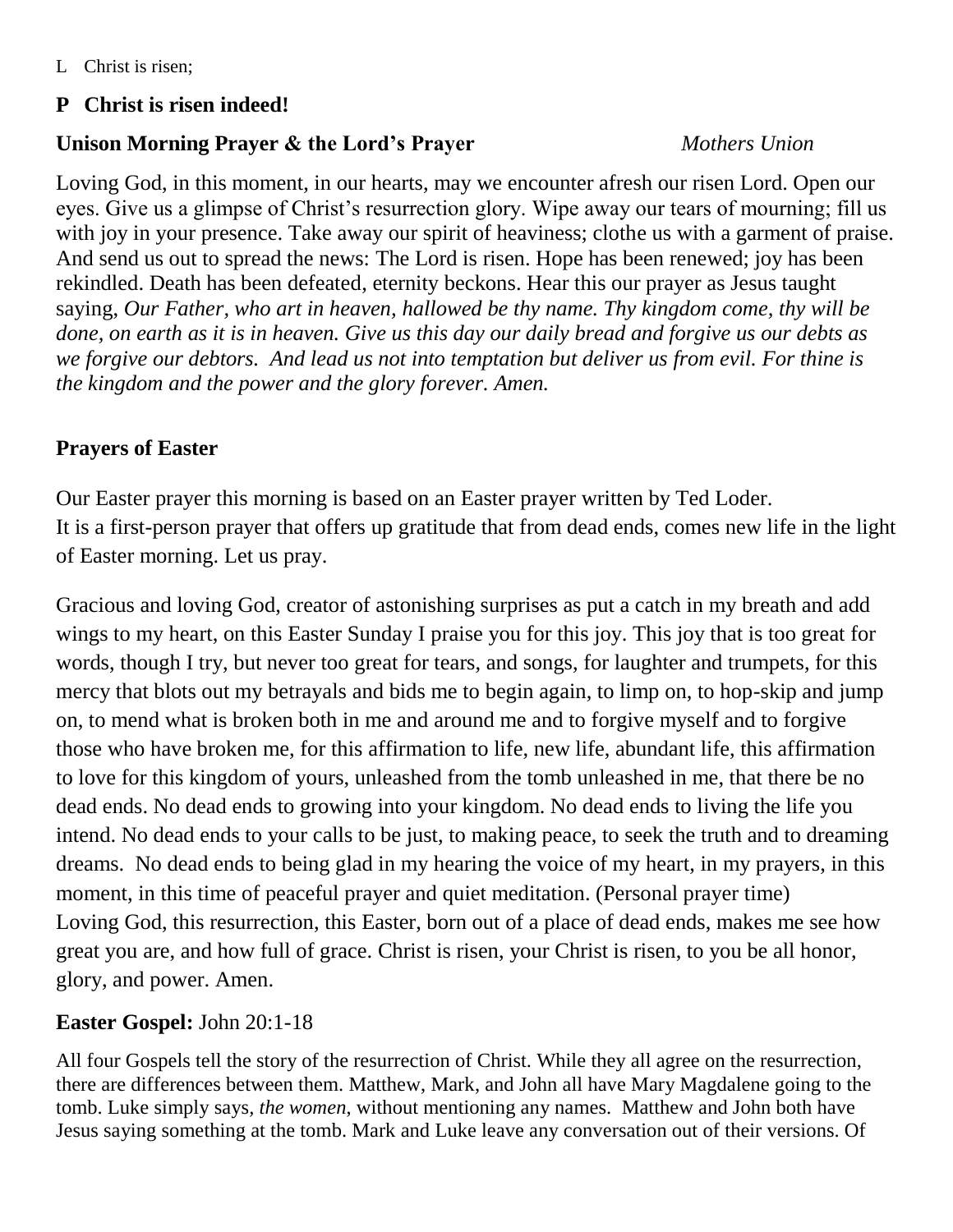the two that have Jesus speaking only John has the touching narrative of Mary weeping. Our text for today may be read in unison or as a responsive lesson.

Early on the first day of the week, while it was still dark, Mary Magdalene came to the tomb and saw that the stone had been removed from the tomb. So, she ran and went to Simon Peter and the other disciple, the one whom Jesus loved, and said to them, "They have taken the Lord out of the tomb, and we do not know where they have laid him."

#### **Then Peter and the other disciple set out and went toward the tomb. The two were running together, but the other disciple outran Peter and reached the tomb first.**

He bent down to look in and saw the linen wrappings lying there, but he did not go in. Then Simon Peter came, following him, and went into the tomb. He saw the linen wrappings lying there, and the cloth that had been on Jesus' head, not lying with the linen wrappings but rolled up in a place by itself.

#### **Then the other disciple, who reached the tomb first, also went in, and he saw and believed; for as yet they did not understand the scripture, that he must rise from the dead. Then the disciples returned to their homes.**

But Mary stood weeping outside the tomb. As she wept, she bent over to look into the tomb; and she saw two angels in white, sitting where the body of Jesus had been lying, one at the head and the other at the feet. They said to her, "Woman, why are you weeping?"

#### **She said to them, "They have taken away my Lord, and I do not know where they have laid him." When she had said this, she turned around and saw Jesus standing there, but she did not know that it was Jesus.**

Jesus said to her, "Woman, why are you weeping? Whom are you looking for?" Supposing him to be the gardener, she said to him, "Sir, if you have carried him away, tell me where you have laid him, and I will take him away."

#### **Jesus said to her, "Mary!"**

She turned and said to him in Hebrew, "Rabbouni!" (which means Teacher).

#### **Jesus said to her, "Do not hold on to me, because I have not yet ascended to the Father. But go to my brothers and say to them, 'I am ascending to my Father and your Father, to my God and your God.'"**

Mary Magdalene went and announced to the disciples, "I have seen the Lord"; and she told them that he had said these things to her.

Here ends the reading of the Gospel according to John. May God grant us wisdom and understanding. Please take a moment to reflect on this story of Easter morning. Give some thought to how this story has entered your life. A brief set of Easter notes are included at the end of the service.

> After the reading the Easter Gospel you may reflect on this passage and what Easter means for you.

The sermon for this text may be seen in this week's video.

**Sermon:** *From Dead Endings Comes New Life*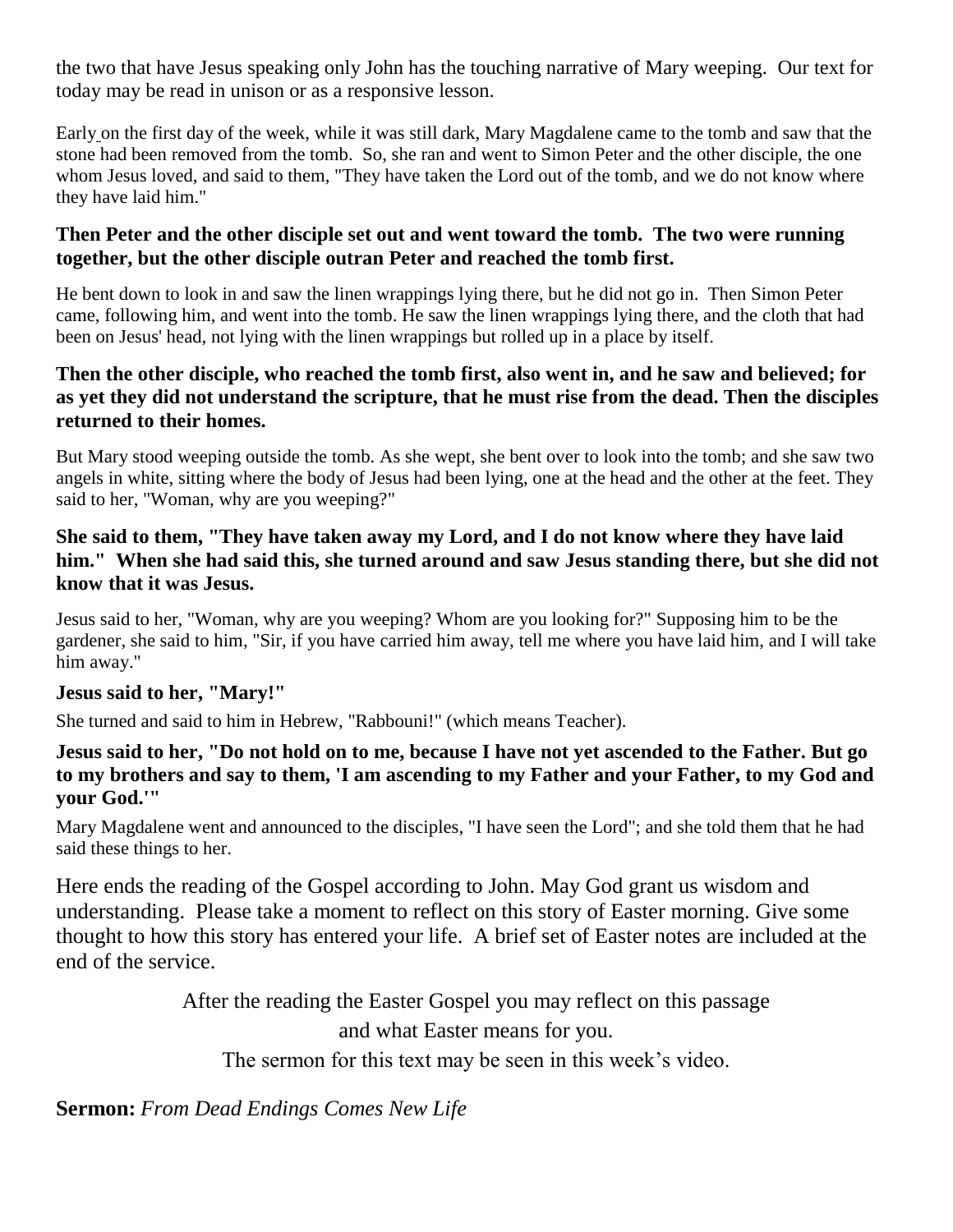### **The Sacrament of Communion**

# **The Invitation**

In this holy Communion, in humble thanksgiving for the life, suffering and resurrection of our Lord, may we offer to Christ our whole being. In this holy Communion, may we be one in the mystical and universal Body of Christ, united in loving fellowship with God and with each other. In this holy Communion, may we see ourselves as one with humanity and a part of God's creation. In this holy Communion, may we remember with penitence and joy, Christ's great love for us, and his sacrifice for our redemption that has set us free. In this holy mystery, may we abide in Christ and may Christ abide in us.

# **The Prayer of Consecration**

Lord, you left the grave, walked in the garden, revealed yourself to Mary, and came to your disciples. Death could not hold you. The prince of darkness was defeated. The God of creation acted through you, God's own son. Your disciples believed and then understood. You gave them the Holy Spirit, and they have made you known. Generation upon generation, has known of you since. Your love still reaches out. Your light pierces our darkness. Your truth makes us whole. Your love bursts into our lives. Your joy fills our needy souls. Your cup brings us salvation. Your body brings us healing. Your table welcomes us, all of us. And in gratitude we come. Amen.

# **Blessing of the Bread**

On the night that Jesus was to be betrayed, he sat at table with all of his disciples. During the course of the meal, he took bread off the table. When he had given thanks, he broke it and gave it to them, saying, "This is my body, which is given for you. Do this in remembrance of me." (You break your bread and eat)

# **Blessing of the Cup**

Again, on that same night, Jesus took a cup after supper, saying, "This cup that is poured out for you is the new covenant in my blood. For I tell you that from now on I will not drink of the fruit of the vine until the kingdom of God comes. (You may drink from your cup)

# **Unison Prayer of Thanksgiving**

Holy God, we are grateful, for your constant love for all you have made. We thank you for all that sustains life, for all people of faith in every generation and especially for Jesus Christ whom you sent in the fullness of time. We praise you for his birth, life, death and resurrection. We are grateful for calling forth your church that we might be your hands and feet in this world. In celebration on this day of resurrection we have come to his table that we may be restored to newness of life. Thanks be to you! Amen.

# **Benediction**